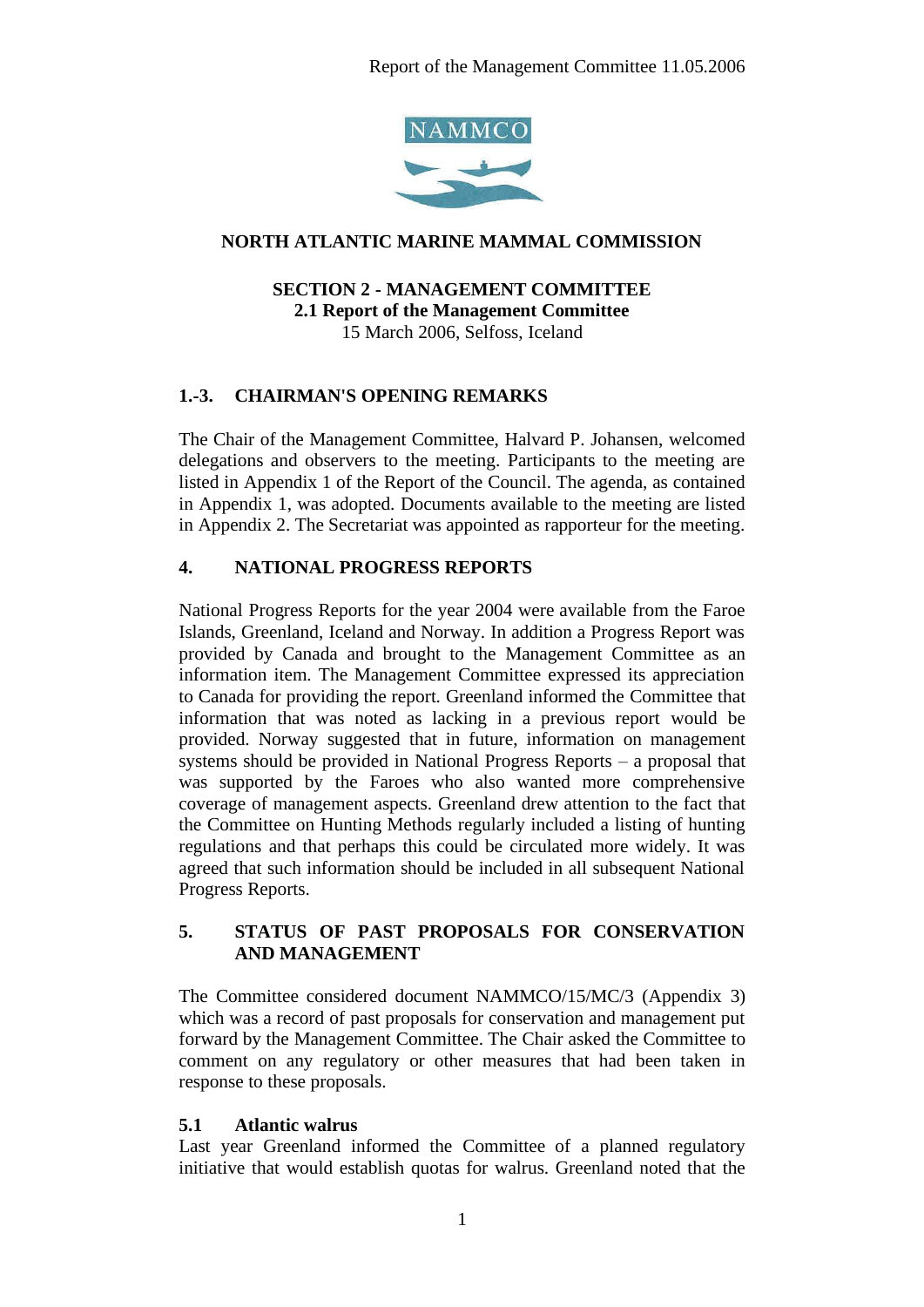regulatory initiative had been delayed but was expected to be introduced this year.

# **5.2 Ringed seal**

There was nothing to report under this item.

# **5.3 Harp seal**

### *5.3.1 Northwest Atlantic*

Greenland noted that there had still been no bilateral consultations with Canada on management of this stock, which is shared between the two countries. The Observer for Canada informed the Committee that a new multi-year management plan is in preparation, and that consultations with Greenland would be arranged in the near future.

### *5.3.2 White/Barents Sea*

Last year Norway reported on a joint venture project between Russian and Norwegian commercial interests to conduct sealing in the White Sea using small vessels, as is done in Canada. The project is underway and Norway will continue to keep NAMMCO informed on progress in this area.

### *5.3.3 Greenland Sea*

Norway reported that quotas for this stock have been roughly doubled since 2005, based on advice from NAMMCO and ICES. However at present there is insufficient capacity to take higher quotas, so catches are expected to be much lower than the quotas.

#### **5.4 Hooded seal**

A survey covering all stocks was carried out in 2005. Norway reported that, based on preliminary results from these surveys, which suggested that pup production was lower than expected, quotas have been reduced for the Greenland Sea stock. A new survey will be carried out in the near future. Greenland noted that it had given Norway permission to take seals within the Greenland EEZ this year.

# **5.5 Grey seal**

In 2004 the Management Committee recommended that both Iceland and Norway should define clear management objectives for grey seals.

Norway reported that a management plan for grey seals is presently under development. Recent catches have been lower than the quota levels in most areas. In response to a query from Greenland, Norway informed the Committee that grey seals are not managed in cooperation with other jurisdictions as there is believed to be little exchange among stocks.

The Faroe Islands noted that a drastic decline in salmon aquaculture had likely led to a decline in killing of grey seals that were a nuisance to the industry.

#### **5.6 Northern bottlenose whales**

There was nothing to report under this item.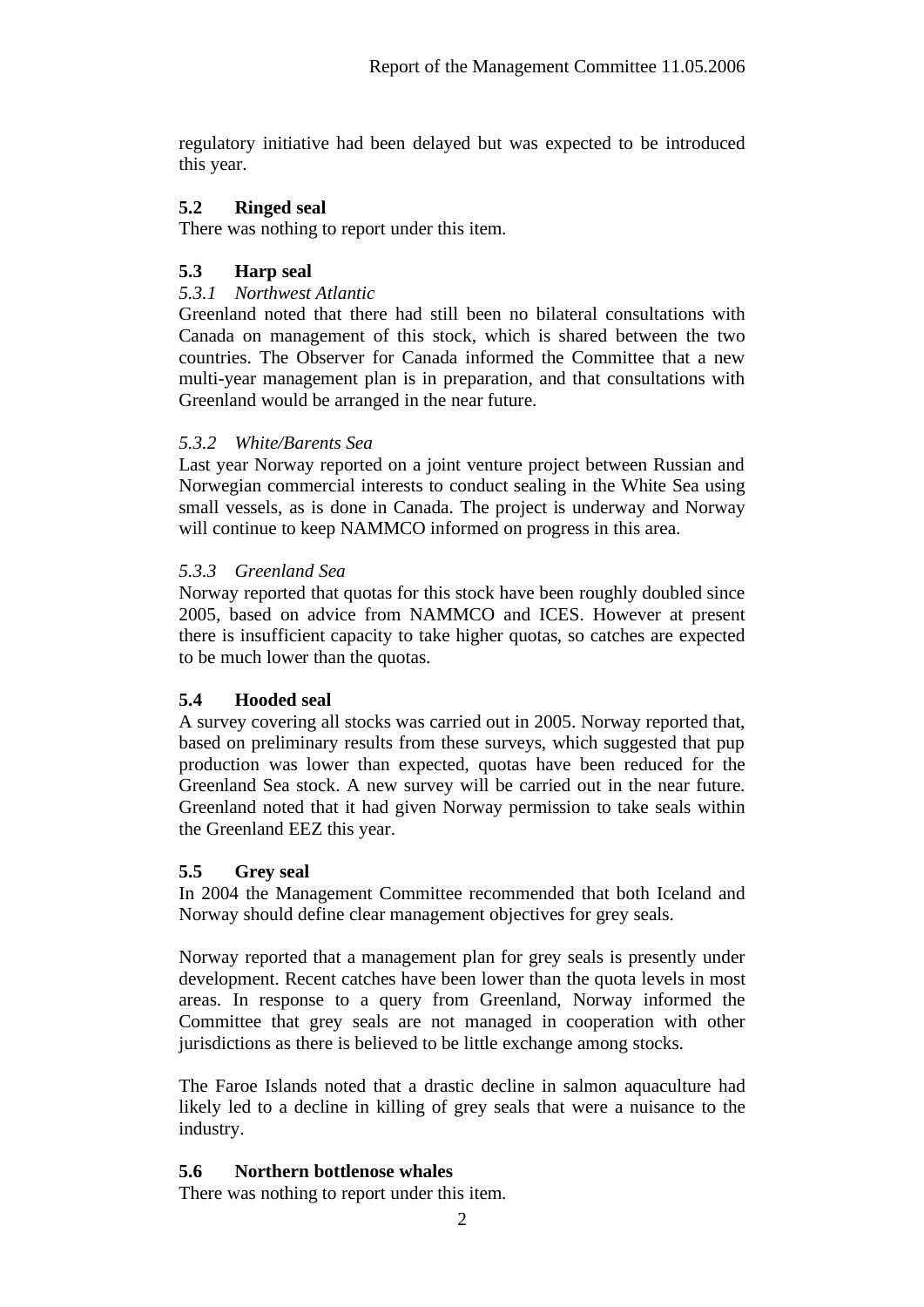# **5.7 Long-finned pilot whales**

There was nothing to report under this item.

#### **5.8 Minke whales – Central North Atlantic**

There was nothing to report under this item.

### **5.9 Beluga - West Greenland**

Greenland noted that a quota system for beluga had been introduced in 2004, and the quota for 1 July 2004 to 30 June 2005 of 320 had not been fully harvested due mainly to poor weather conditions. The quota for 2005/2006 is 220.

### **5.10 Narwhal - West Greenland**

Greenland noted that a quota system for narwhal had been introduced in 2004, and the quota for 1 July 2004 to 30 June 2005 of 300 had been nearly fully taken. The quota for 2005/2006 of 260 had been raised to 310 during the hunting season, mainly because hunter observations suggested that narwhal numbers were larger than expected and because the original quota levels were exceeded.

### **5.11 Fin whales - East Greenland - Iceland stock area**

There was nothing to report under this item.

### **5.12 Incorporation of users' knowledge in the deliberations of the Scientific Committee**

There was nothing to report under this item (but see item 10).

# **6. STATUS OF PAST REQUESTS TO THE SCIENTIFIC COMMITTEE**

The Chair drew the attention of the Committee to the updated summary of requests by the NAMMCO Council to the Scientific Committee, and responses by the Scientific Committee (NAMMCO/15/MC/4, Appendix 4). In addition the Chairman of the Scientific Committee updated the Management Committee on the status of outstanding requests from the 2005 meeting of the Scientific Committee:

#### **Marine mammal – fisheries interactions**

In 2004 the Management Committee agreed that the Scientific Committee should monitor progress made in multi-species modelling and in the collection of input data and decide when enough progress has been made to warrant further efforts in this area. There has not been enough progress to warrant a working group meeting in 2006.

#### **White-beaked, white-sided and bottlenose dolphins**

There was still insufficient information to move forward on this request for an assessment. This may become feasible once feeding, genetic and life history studies have been completed in Iceland, the Faroes and Norway, and when new abundance estimates become available from the SCANS II, NASS and other sightings surveys. In addition a cooperative international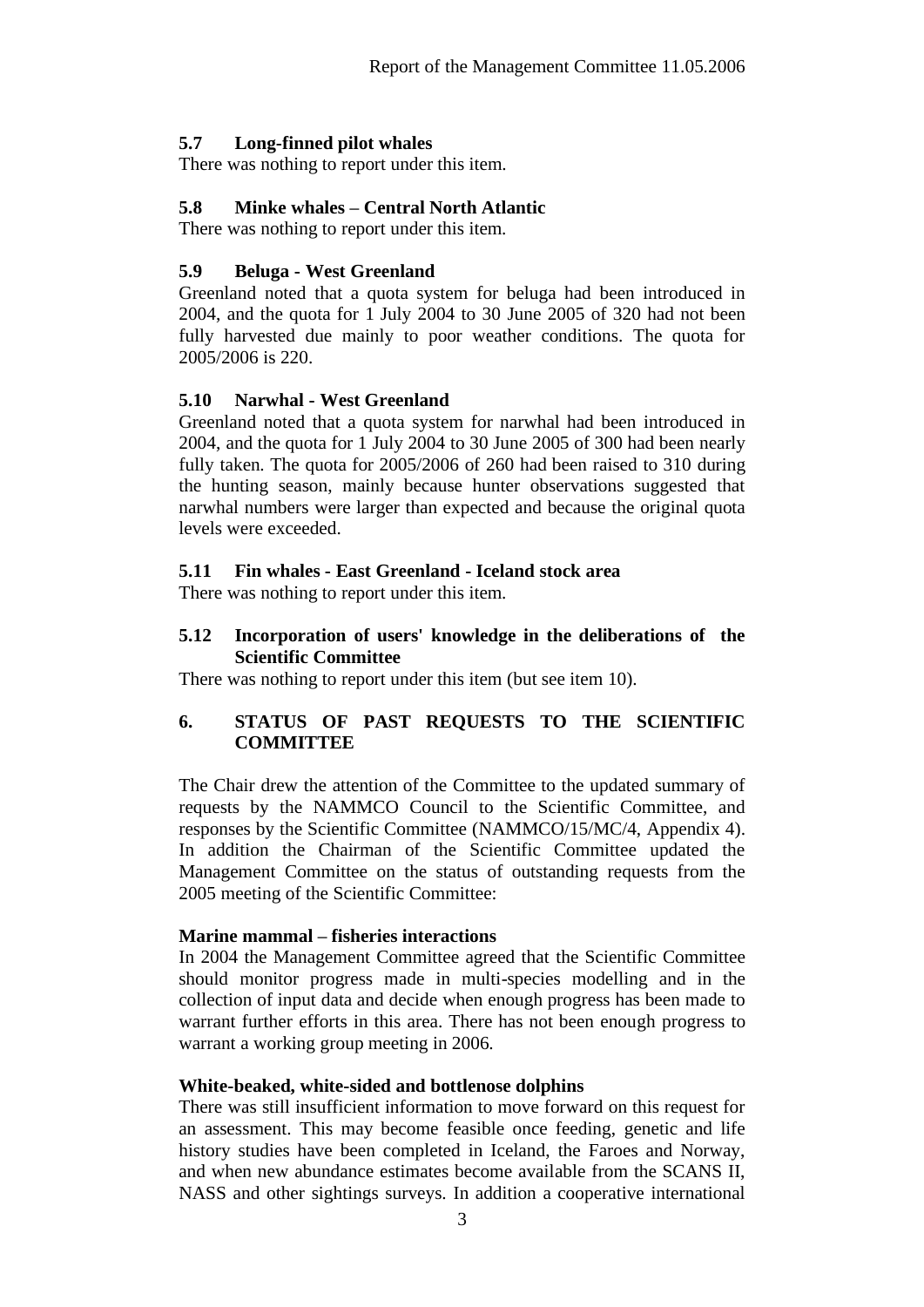satellite tagging program will be conducted in Iceland in 2006. An assessment could probably be conducted by 2008 at the earliest.

#### **Humpback whales**

In 2005, the Scientific Committee was requested to assess the sustainable yield levels for humpback whales, particularly those feeding in West Greenlandic, Icelandic and Norwegian waters. The Scientific Committee decided to postpone the provision of advice for West Greenland until a new abundance estimate is available, probably in 2006. Sufficient information on historical catch, abundance and stock structure is available at present to conduct assessments for the Icelandic and Norwegian stocks. However, given other priorities, the Committee considered it advisable to delay this assessment until after the completion of the NASS-2007 survey (TNASS), when an additional estimate of abundance should become available

### **7. NEW PROPOSALS FOR CONSERVATION AND MANAGEMENT, REQUESTS FOR ADVICE FROM THE SCIENTIFIC COMMITTEE AND RECOMMENDATIONS FOR SCIENTIFIC RESEARCH.**

There was no comment on the following items:

- **7.1 Economic aspects of marine mammal - fisheries interactions**
- **7.3 Grey seals**
- **7.5 Harbour porpoise**
- **7.8 Fin whales**
- **7.9 Minke whales**
- **7.10 White-beaked, white-sided and bottlenose dolphins**
- **7.11 Humpback whales**
- **7.12 Killer whales**
- **7.14 Harbour seals**
- **7.15 Ringed seals**

However, the Management Committee endorsed the research recommendations outlined in the Scientific Committee report, where applicable.

# **7.2 Harp and hooded seals**

#### *7.2.1 Proposals for conservation and management*

The Management Committee noted the conclusion of the Scientific Committee that the framework for the management of these species proposed by the ICES/NAFO Working Group would not be useful for NAMMCO for technical reasons and because the management objectives inherent in the framework were inflexible. In the case of harp and hooded seals, where management goals may in the future be defined in relation to ecosystem based objectives, more flexibility will be required than is allowed in this framework.

As suggested by the Scientific Committee in 2004, the Management Committee recommended that NAMMCO explore the possibility with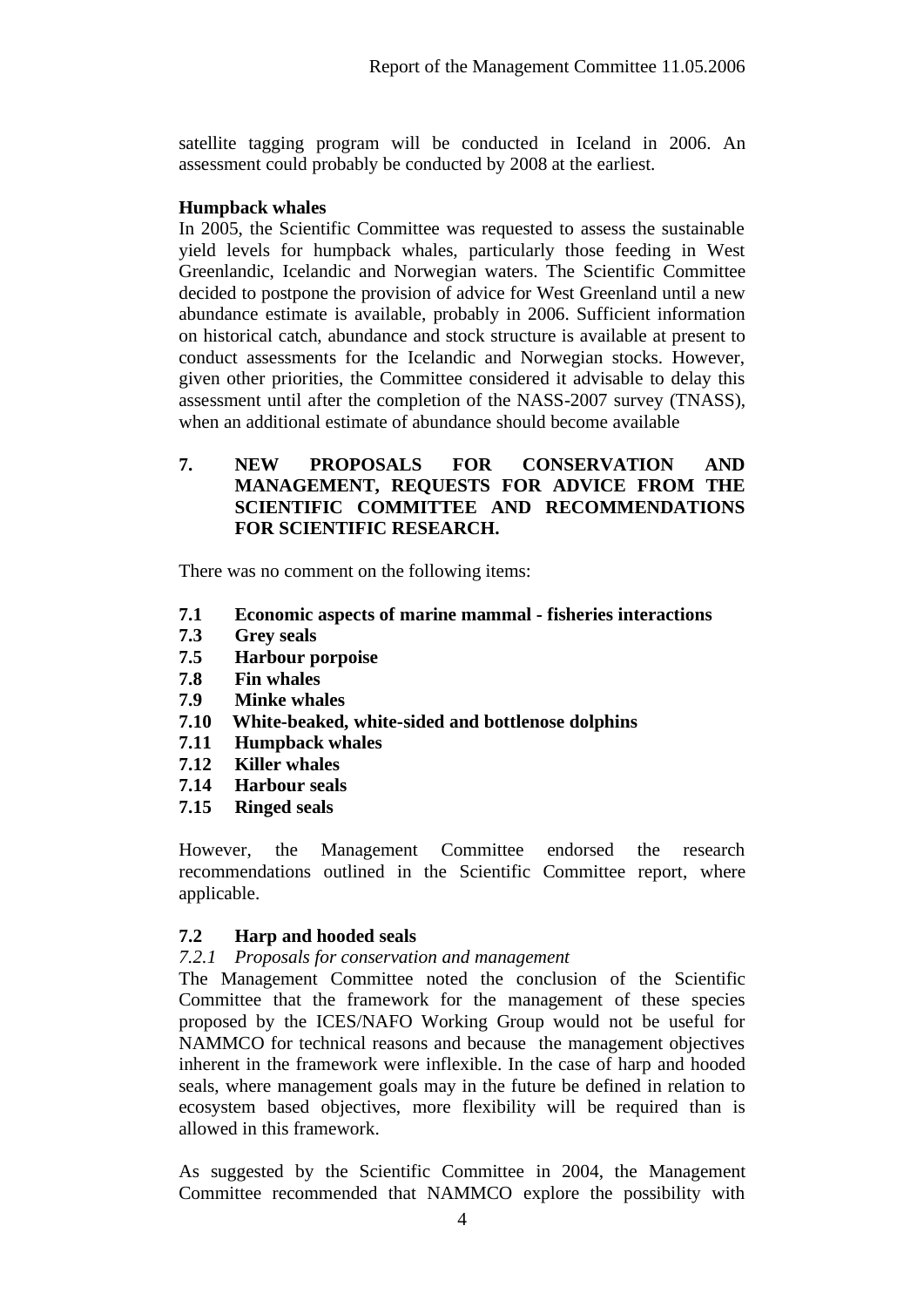ICES and NAFO of assuming a formal joint role in the Working Group on Harp and Hooded Seals. The Secretariat should contact ICES and NAFO in this regard. As a starting point, the Working Group, jointly with the NAMMCO Scientific Committee, should be asked to provide advice on outstanding requests (Appendix 4, items 4.9.6 and 4.9.7; also NAMMCO Annual Report 2004 p. 27).

Greenland specifically stressed the importance of these outstanding requests, and indicated that they would expect a more complete discussion next year.

# **7.4 Walrus**

### *7.4.1 Proposals for conservation and management*

### *7.4.2 New requests for advice*

The Management Committee recommended that the Scientific Committee should provide advice on the effects of human disturbance, including fishing and shipping activities, in particular scallop fishing, on the distribution, behaviour and conservation status of walrus in West Greenland.

# *7.4.3 Recommendations for scientific research*

The recommendations for research contained in Section 9.13.1 of the Report of the Scientific Committee were endorsed.

# **7.6 Beluga - West Greenland**

# *7.6.1 Proposals for conservation and management*

This year the Scientific Committee provided similar advice to that given previously, that reducing catches to 100 per year will have an 80% chance of halting the decline in beluga numbers by 2010. Maintaining higher catches reduces the probability of halting the decline. This conclusion was reached in a joint meeting with the Canada/Greenland Joint Commission on Conservation and Management of Narwhal and Beluga (JCNB) Scientific Working Group, using the best scientific advice available. Similar advice was first provided in 2000 and has been confirmed and reiterated in meetings held in 2003 and 2004.

It is apparent that there continues to be considerable disagreement between scientists and hunters on beluga stock structure, life history, and especially abundance and trends. While recognizing the existence of this disagreement, the Management Committee concluded that it is nevertheless necessary to manage beluga in a precautionary manner in the face of uncertainty and apparently contradictory evidence. In this regard it was noted that the present quota of 200 was twice that recommended by the Scientific Committee.

While commending Greenland for the recent introduction of quotas and reduction in the harvest, and recognizing that the actual catch in 2004/2005 was within the level recommended, the Management Committee expressed serious concern that present quotas for beluga in West Greenland, according to the advice of both the NAMMCO Scientific Committee and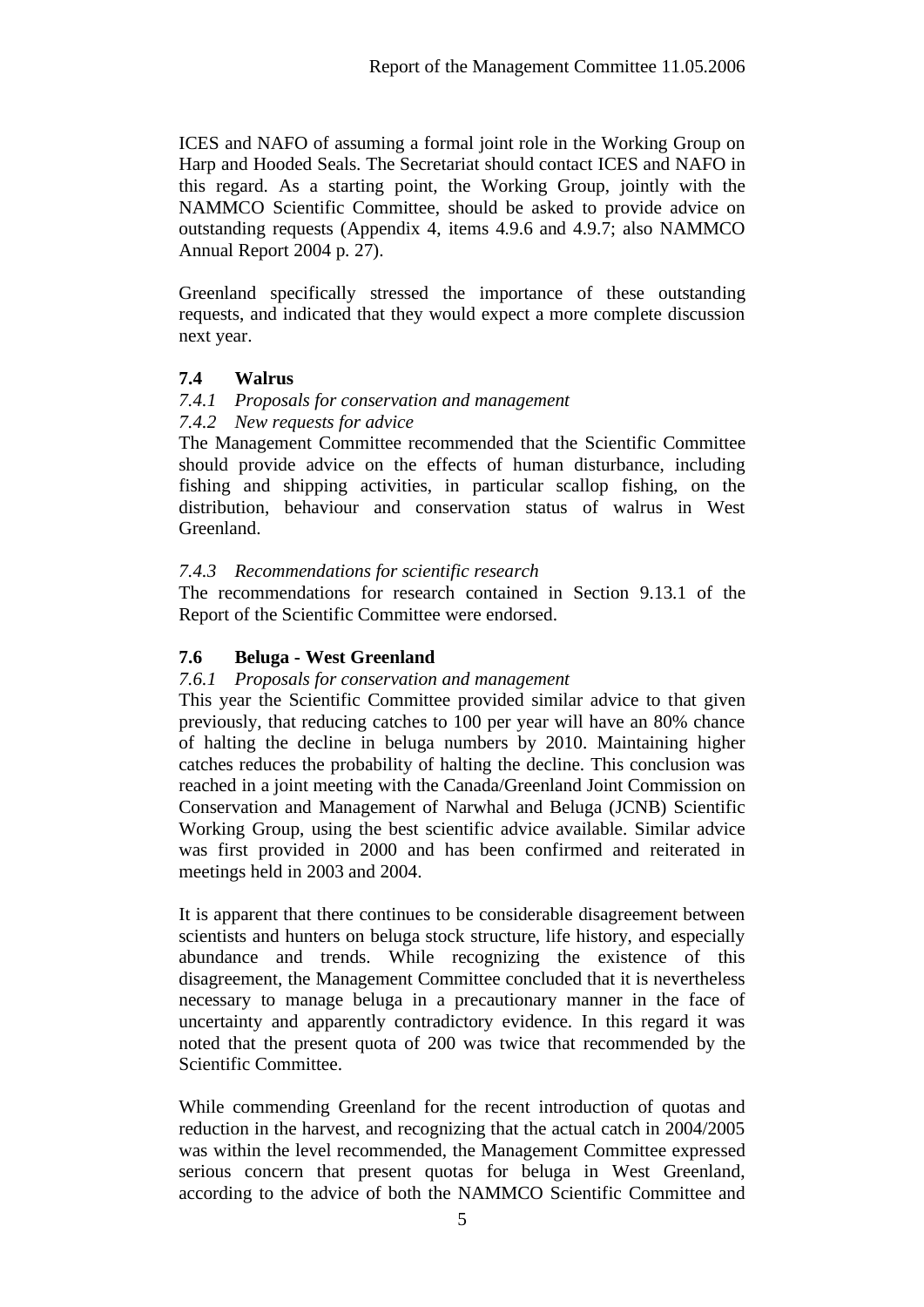the JCNB Scientific Working Group, are not sustainable and will lead to further reduction of the stock.

In 2000 NAMMCO accepted that the JCNB would provide management advice for this stock. The Management Committee therefore strongly urged the JCNB and the Government of Greenland to take action to bring the removal of belugas in West Greenland to sustainable levels.

### *7.6.2 Requests for scientific advice*

The Management Committee recommended that the Scientific Committee provide advice on the effects of human disturbance, including noise and shipping activities, on the distribution, behaviour and conservation status of belugas, particularly in West Greenland.

### *7.6.3 Recommendations for scientific research*

The recommendations for research contained in Annex 1, Section 6.5 of the Report of the Scientific Committee were endorsed.

Surveys for estimating abundance and trends are an essential component of the assessment of the conservation status of all marine mammals. The Management Committee recognizes that the planning, conduct and interpretation of surveys is a very contentious issue between hunters, managers and scientists in Greenland. Such surveys must be planned using the best available expertise, including input from hunters, so that all will have confidence in their results. The Committee therefore recommends that future surveys for beluga should be planned using the international expertise available through the Scientific Committee of NAMMCO, and with input from hunters at the planning stage. In addition, if and when new survey methods are applied, they should be calibrated against previously used methods so that the validity of the survey series for determining trends in abundance is insured.

# **7.7 Narwhal - West Greenland**

#### *7.7.1 Proposals for conservation and management*

This year the Scientific Committee provided similar advice to that given in 2004, that the total removal of narwhals in West Greenland should be reduced to no more than 135 individuals. This advice was provided with even greater emphasis due to the fact that all models reviewed suggested total annual removals even lower than this. This conclusion was reached in a joint meeting with the JCNB Scientific Working Group, using the best scientific advice available.

It is apparent that there continues to be considerable disagreement between scientists and hunters on narwhal stock structure, life history, and especially abundance and trends. While recognizing the existence of this disagreement, the Management Committee concluded that it is nevertheless necessary to manage narwhals in a precautionary manner in the face of uncertainty and apparently contradictory evidence. In this regard it was noted that the 2004/2005 quota was 300 and that the quota for 2005/2006 of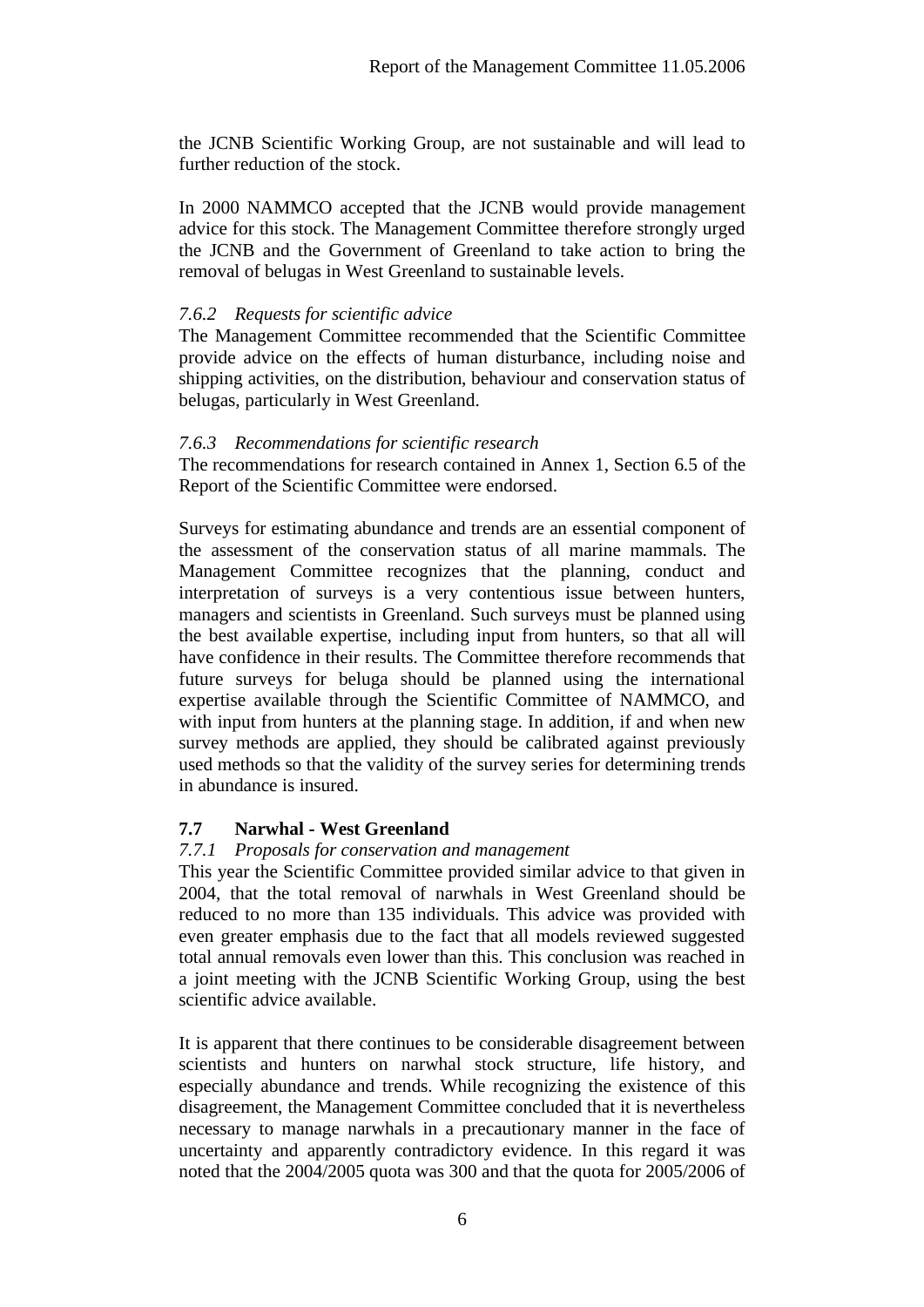260 was raised to 310. These quotas are more than two times the level recommended by the Scientific Committee.

While commending Greenland for the recent introduction of quotas and reduction in the harvest, the Management Committee expressed serious concern that present takes of narwhal in West Greenland, according to the advice of both the NAMMCO Scientific Committee and the JCNB Scientific Working Group, are not sustainable and will lead to further depletion of the stock.

In 2000 NAMMCO accepted that the Canada/Greenland Joint Commission on Conservation and Management of Narwhal and Beluga (JCNB) would provide management advice for this stock. The Management Committee therefore strongly urged the JCNB and the Government of Greenland to take action to bring the removals of narwhals in West Greenland to sustainable levels.

### *7.7.3 Recommendations for scientific research*

The recommendations for research contained in Annex 1, Section 5.7 of the Report of the Scientific Committee were endorsed.

The recommendation with regard to surveys in item 7.6.3 above, applies also to narwhal.

### **7.13 North Atlantic Sightings Surveys**

The Management Committee noted that the proposed extended area TNASS in 2007 could provide new information on stocks and species for which requests for advice are still outstanding. (See also discussion at the end of item 11.)

# **8. REPORT OF THE WORKING GROUP ON BY-CATCH**

The Working Group held a meeting on 13 March 2006, and the Report from the meeting is included in Section 2.2.

#### **Progress in monitoring marine mammal by-catches by NAMMCO Member Countries**

The Working Group reviewed the progress of member countries in establishing systems to effectively monitor by-catch. There have been no changes in the past year in the by-catch monitoring systems in the Faroes, Greenland and Iceland. In 2005 in Norway two new by-catch monitoring programmes were introduced. (see below).

### **Evaluation of procedures developed and implemented by NAMMCO Member Countries**

In 2005 Norway introduced two new programmes to monitor by-catch: an independent observer (IO) programme for large vessels, and "reference fleet" (RF) programmes for large and small vessels. These are described in detail in Section 2.2, Part 4.2.1. It is anticipated that extrapolation of bycatch estimates to entire fisheries will be feasible sometime in 2007. The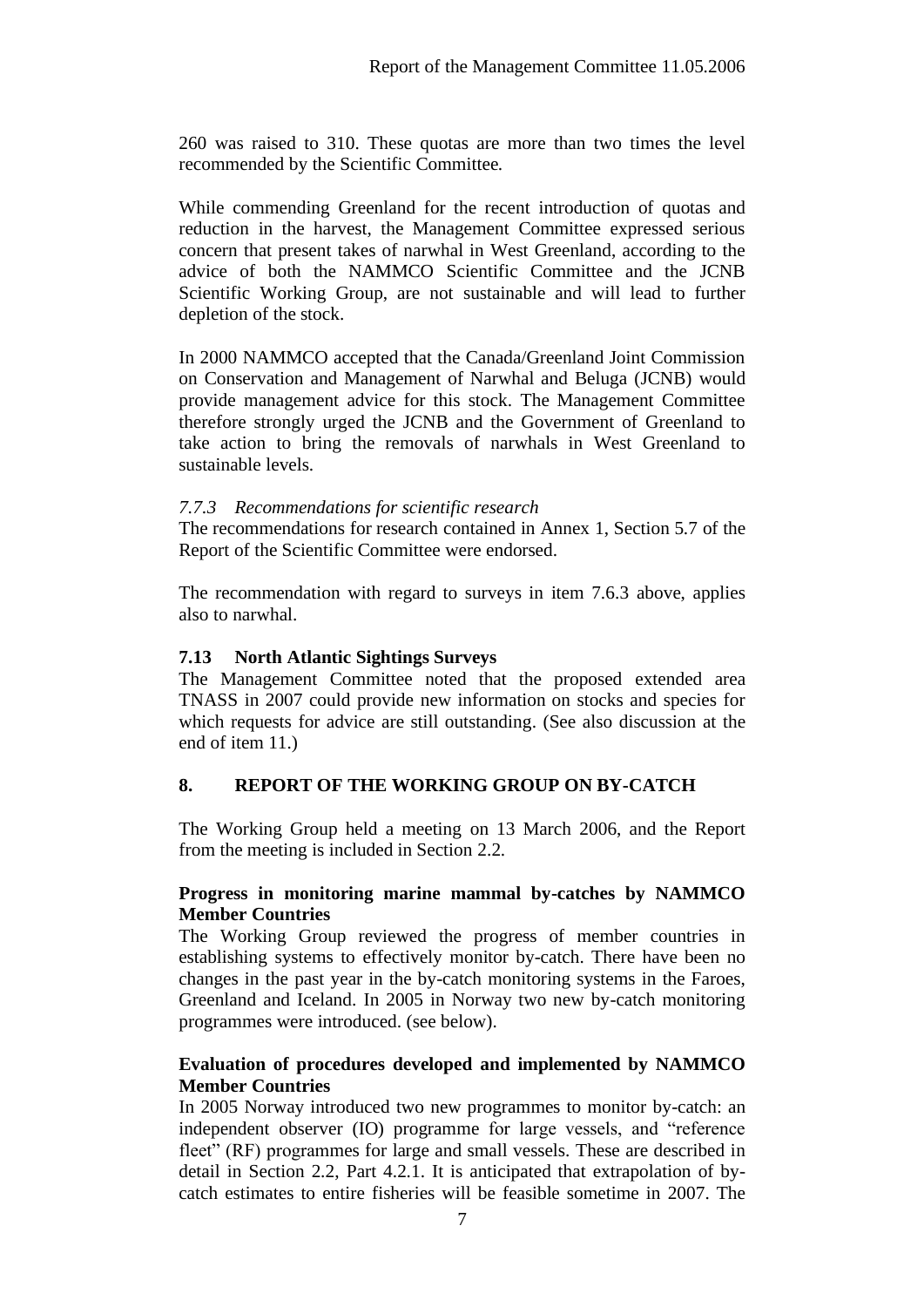Working Group welcomed the progress by Norway in monitoring by-catch in coastal and offshore fisheries and will await the results of the evaluation next year.

In 2004 the Scientific Committee recommended that full uncertainty should be incorporated into the by-catch estimates from the Icelandic logbook programme and the experimental gillnet survey, and these estimates were presented this year (Section 2.2, Part 4.2.2). The Working Group welcomed Iceland's progress in fulfilling this technical recommendation by the Scientific Committee. It was noted that the level of precision for the most commonly caught species, the harbour porpoise, may be acceptable even with the present low rate of reporting in the logbook program. However the potential for negative bias in estimates from this programme still needs to be addressed, and the Working Group referred to the recommendations of the Scientific Committee (NAMMCO 2005) for doing so.

#### **Evaluation of the potential risk of marine mammal by-catch in the fishery within the NAMMCO area**

In 2004 the Management Committee recommended that member countries should prepare working documents outlining the existing knowledge about marine mammal by-catch in their jurisdiction, for the consideration of the Working Group. In 2005, documents from Iceland and the Faroe Islands were reviewed. This year, documentation was received from Greenland (partial) and Norway.

#### *Greenland*

Fisheries in Greenland and their potential for by-catch are described in Section 2.2, Part 5.1. The Working Group considered this work to be incomplete as it did not provide descriptions and spatial distributions of all fisheries in sufficient detail and provided no information on the potential for overlap with marine mammals. Nevertheless this was considered a first step in assessing the potential for by-catch in Greenland. In this regard the Working Group noted that there was potential for marine mammal by-catch in near-shore gillnet and trap fisheries for several species, but at present there is no way to assess the magnitude of by-catch that is occurring.

#### *Norway*

Fisheries in Norway and their potential for by-catch are described in Section 2.2, Part 5.1. In addition, the distributions of several species of toothed and baleen whales are well known for the summer months but poorly described for the remainder of the year. These distributions show considerable overlap with those of fisheries. However, these provide a static picture of fishery and marine mammal distribution, which in the real world are very dynamic both in space and time. Much more detailed data would be required to identify potential "hot spots" for marine mammal bycatch. The Working Group welcomed this contribution from Norway, noting that it added greatly to their understanding of Norwegian fisheries. The Working Group agreed with the conclusion that the coastal gillnet fishery probably has the highest risk of marine mammal by-catch and should be a priority for monitoring.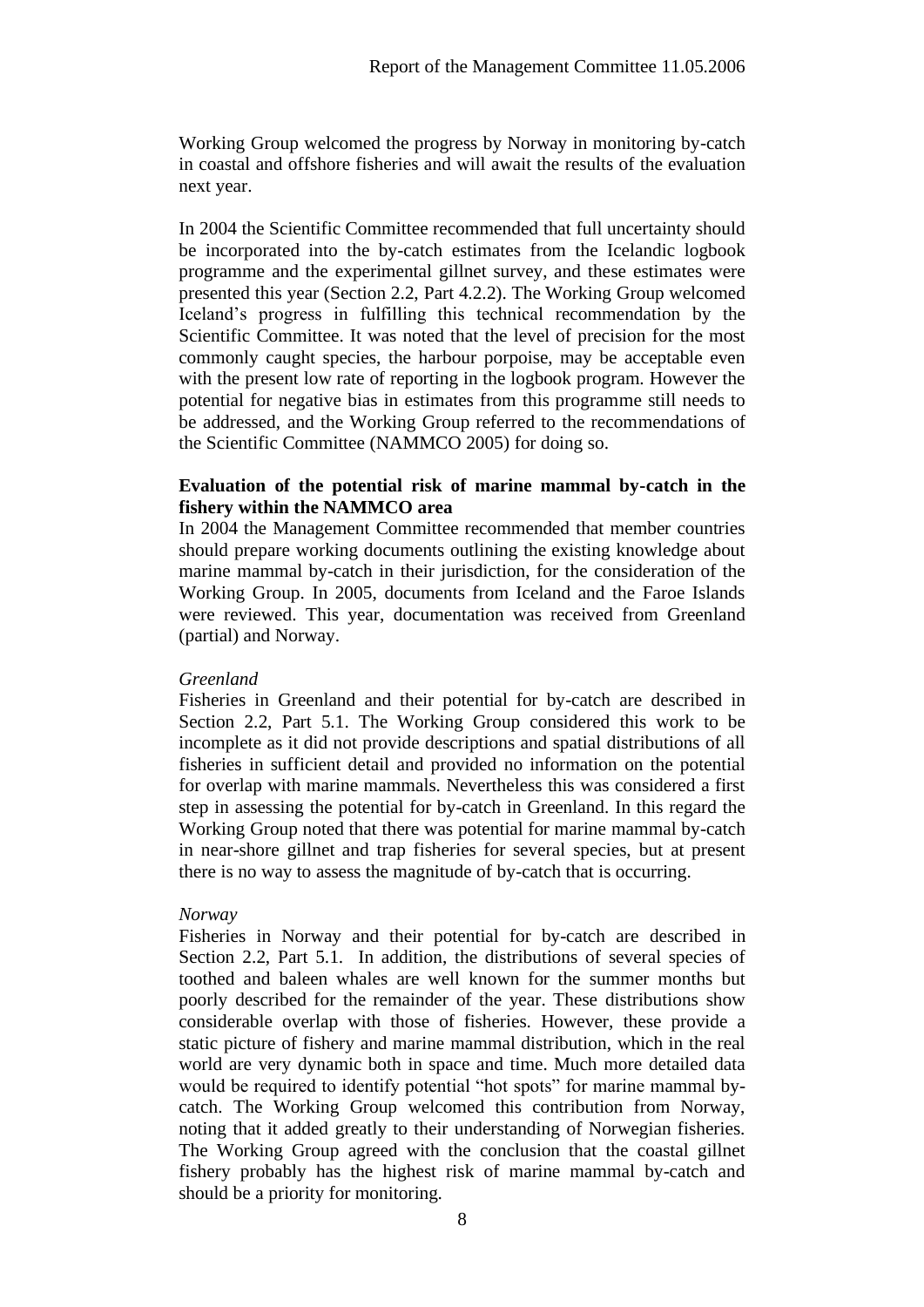These reviews were originally requested in 2004 (NAMMCO 2004) for the purpose of developing recommendations and priorities for by-catch monitoring in member countries. While the reviews had proven quite useful in identifying fisheries that were most at risk for marine mammal by-catch, it was considered that further progress in this area would require much finer spatial and temporal resolution of both fishery and marine mammal distributions than was available for most areas. Therefore, the Working Group **recommended** that efforts be concentrated on developing effective monitoring programmes, especially for fisheries identified as being most at risk for marine mammal by-catch.

#### **Reporting of by-catch to NAMMCO**

The Working Group reviewed the by-catch information in the National Progress Reports applicable for 2004. This year all countries included the required section on by-catch in their progress reports, however the format was not followed in all cases. It is apparent that, without effective by-catch monitoring programmes in place, countries cannot report by-catch in a way that can be quantified. In no case would total by-catch be estimated from the data reported.

#### **Proposal for a workshop on by-catch monitoring**

The Terms of Reference for this working group indicate that its major focus is to improve the systems for collecting data on by-catch in NAMMCO member countries. Noting that, at present, no NAMMCO member country has an effective monitoring programme for marine mammal by-catch, the Working Group considered that there is potentially much to gain from learning from the experiences of other jurisdictions where monitoring programmes are more developed. The Working Group therefore proposed that NAMMCO host a workshop with the theme "Monitoring Marine Mammal By-catch". The details of the proposed workshop are given in Section 2.2, Part 7.1.

#### **Recommendations**

In 2005 the Working Group provided a number of recommendations to improve the monitoring of by-catch in NAMMCO member countries (NAMMCO 2005). At that time the Management Committee noted that the Working Group was not able to complete its assessment of the potential for marine mammal by-catch in NAMMCO member countries, and therefore agreed to postpone a full consideration of the recommendations put forward by the Working Group until the next annual meeting. The Working Group therefore reiterated the recommendations first put forward last year, with some additions and modifications (Section 2.2, Part 8).

The Management Committee commended the Working Group for their valuable and efficient work.

With regard to the recommendation by the Working Group to hold a workshop on by-catch monitoring, the Management Committee agreed that external expertise should be available to the Working Group if required. However, the Committee considered that it would be simpler and perhaps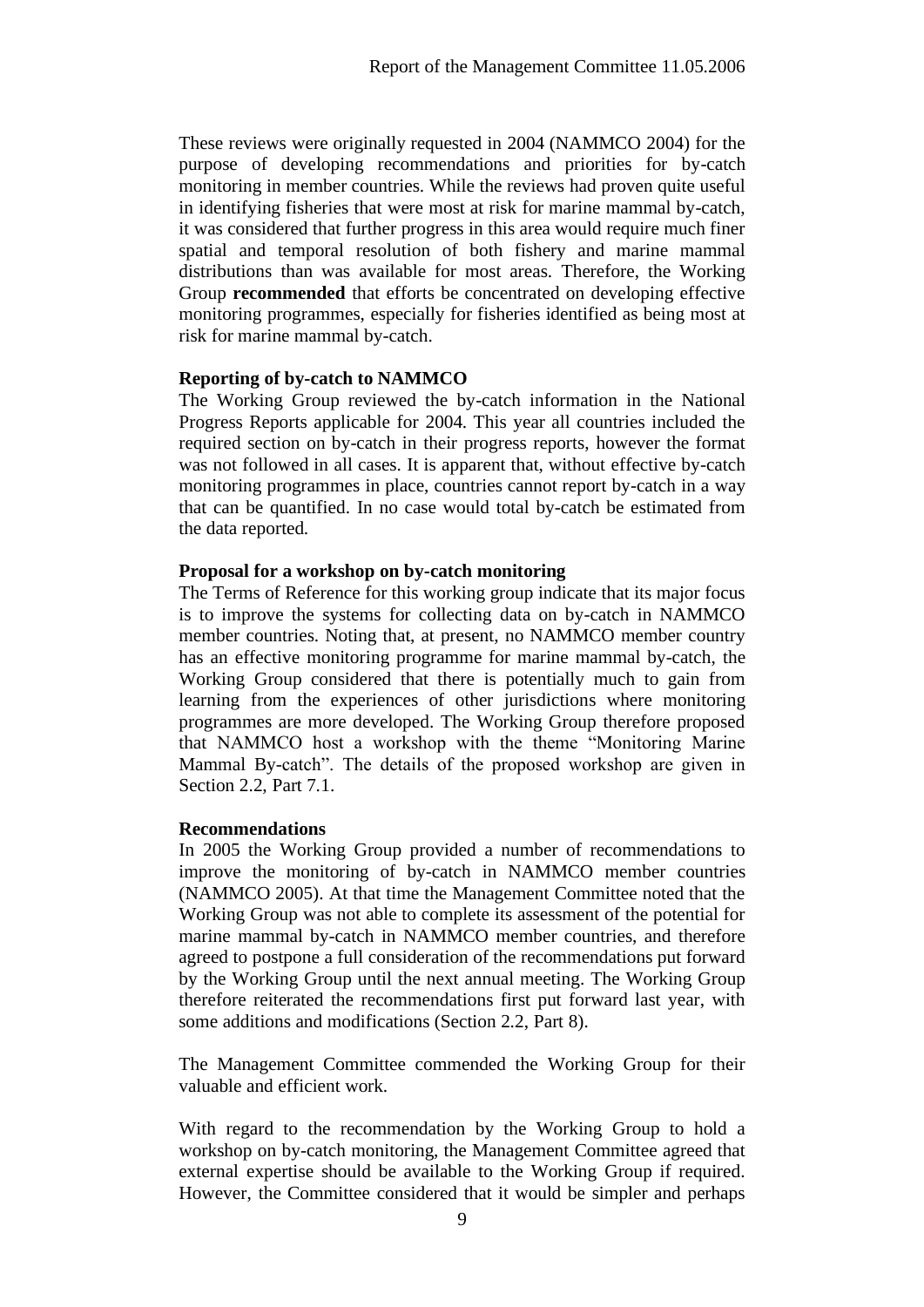more efficient to invite external experts to participate directly in the Working Group, rather than holding a separate workshop. The Management Committee therefore directed the Secretariat to assist the Working Group in obtaining the expertise necessary to move forward at their next meeting.

The Management Committee supported the following recommendations put forward by the Working Group, and urged member countries to implement them in a timely manner:

- 1. The recommendations of the Scientific Committee made in 2005 to improve the estimation of by-catch from the Icelandic monitoring system (NAMMCO 2005) are supported.
- 2. The use of self reporting through fishery logbooks to estimate bycatch should be considered the minimum level of monitoring for NAMMCO member countries. To be effective, such a reporting system must report the presence or absence of by-catch for every gear set. It is also crucial that fishermen be kept informed about the programme.
- 3. Supplemental monitoring, probably through observer programmes, will be necessary for high risk fisheries and in cases of high conservation concern where more precise and reliable estimates are required.
- 4. Target levels of precision for by-catch estimation should be established. While these may be species or stock specific it was considered likely that such a level would likely be at least as precise as that established by the EU, *i.e.*  $cv < 0.3$ .
- 5. Norway should continue to develop its observer programme for offshore fisheries and the targeted collection of data from the coastal fishery, and provide estimates of by-catch with associated precision as soon as feasible.
- 6. Norway is in the process of revising their logbook system and introducing electronic logbooks. The effective recording of marine mammal by-catch should be a part of this process.
- 7. For Greenland, catch of marine mammals resulting from some coastal fisheries with mixed species catches should be specified with regard to catching method.
- 8. Greenland should complete the evaluation of the potential for marine mammal by-catch in fisheries presented in incomplete form to the Working Group this year.

# **9. IMPLEMENTATION OF THE JOINT NAMMCO CONTROL SCHEME**

# **9.1 NAMMCO International Observation Scheme 2005**

The Chair referred to the report of the NAMMCO International Observation Scheme under the Joint Control Scheme for the hunting of the marine mammals, prepared by the Secretariat (NAMMCO/15/MC/7). Charlotte Winsnes, Administrative Coordinator, presented the report to the Management Committee. For the 2005 season, the planned and approved observation activities were sealing in Iceland and Norway. However, due to low skin prices in Iceland in 2005 and the anticipation that there would be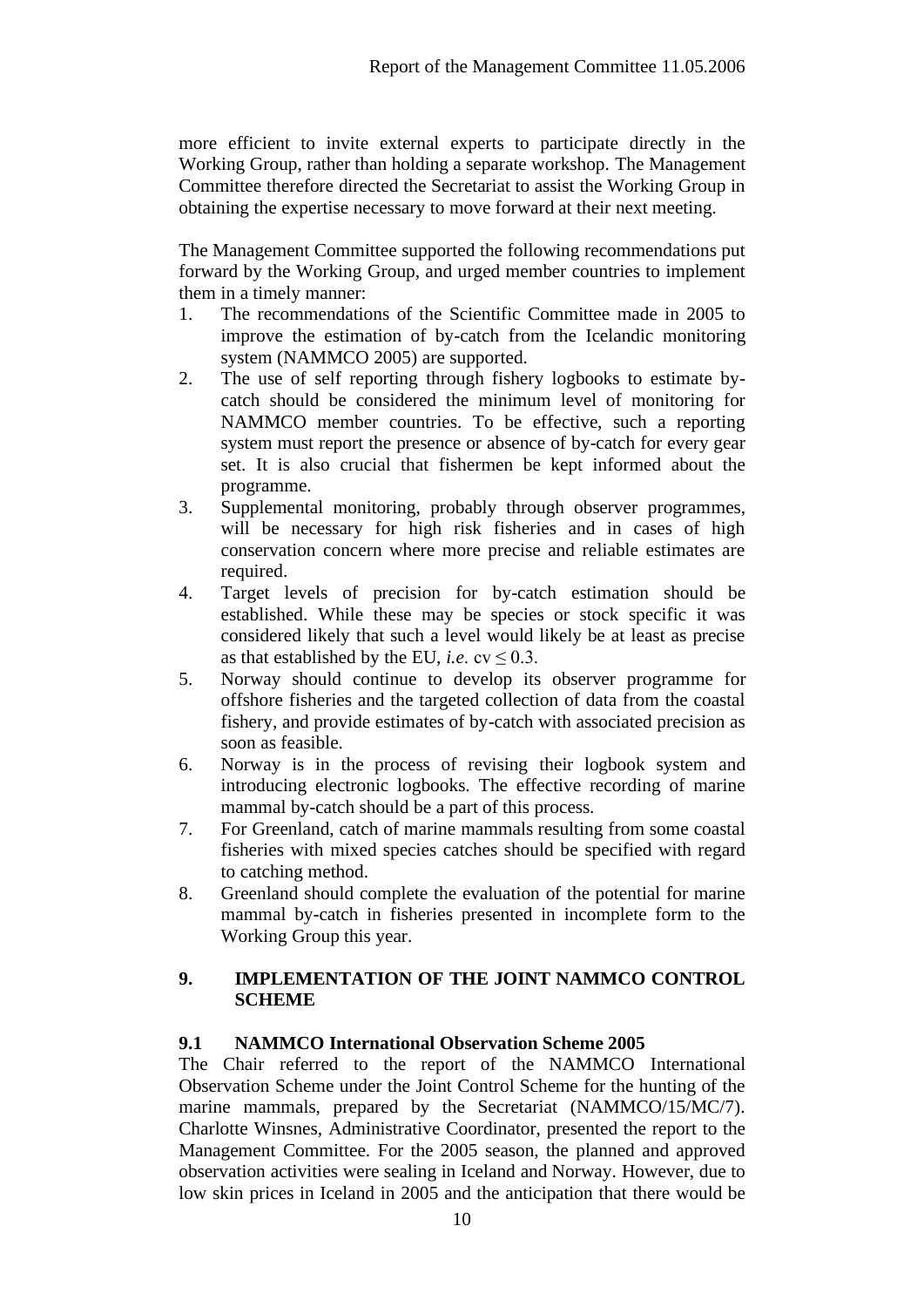only minor hunting taking place in Iceland, the decision was made to focus on sealing in Norway alone.

One observer stayed on one sealing vessel going to the west ice and stayed onboard from 10 March to 2 May. The actual hunting period was from 24 March to 27 April in areas XIVa and IIa (ICES-division). No infringements were observed.

Prior to the observation period the observer participated in the course held for the Norwegian national inspectors. He had received and was briefed on the national laws and regulations pertaining to hunting of marine mammals in Norway, and was also provided with the Provisions of the Joint NAMMCO Control Scheme for the Hunting of Marine Mammals.

The observer found that he could carry out his observations in accordance with the provisions of the Scheme. It was noted that NAMMCO has a well functioning system with onboard observations.

# **9.2 NAMMCO International Observation Scheme 2006**

The Management Committee noted that the approved scope and range of the observation scheme for 2006 would be whaling in Greenland and Norway

### **9.3 Other matters**

Norway gave an update on the "Blue box" system in Norway which will be fully operational. from 2006 and noted that implementation of the blue box may require some adjustments to the NAMMCO Control Scheme. The Management Sub-Committee on Inspection and Observation will carry out this revision.

# **10. USER KNOWLEDGE IN MANAGEMENT DECISION-MAKING**

Charlotte Winsnes presented the published proceedings from the NAMMCO Conference on User Knowledge and Scientific Knowledge in Management Decision-Making held in Iceland in January 2003. The publication was well received, and the Management Committee complimented the Secretariat for a job well done.

The Working Group on User Knowledge in Management was reestablished under the chairmanship of Egil Ole Øen, Norway with the following new terms of reference:

- 1. To define in which areas of management and research a collaborating forum between users, managers and scientist would be beneficial;
- 2. To make recommendations as to how such a collaborative forum may be established.

Member countries were requested to appoint members to the WG.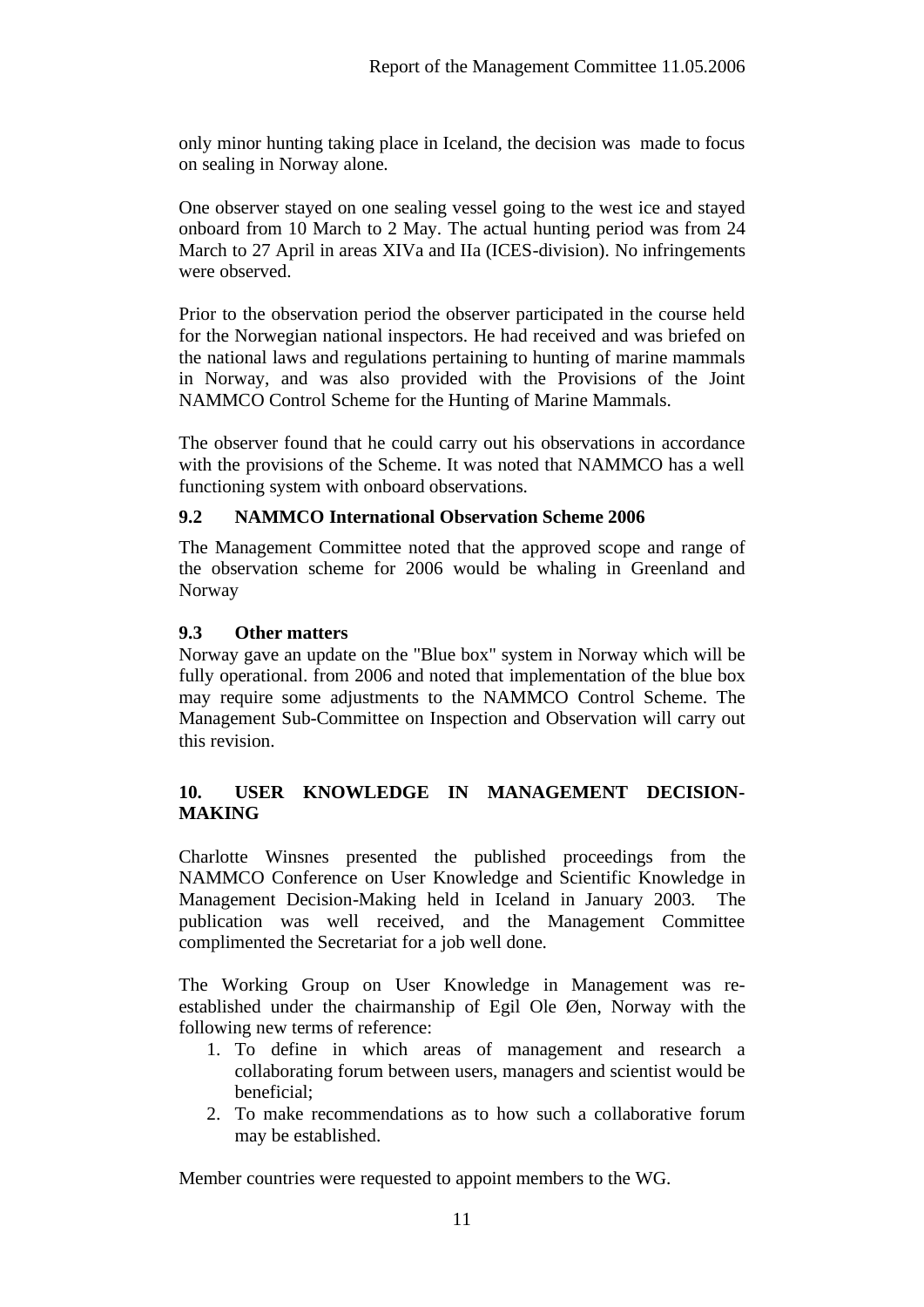Aqqaluk Lynge of the Inuit Circumpolar Conference (ICC) gave an intervention emphasising the importance of scientific knowledge as the basis of all discussion and decision-making, but also the importance of securing meaningful representation of user knowledge. It would be beneficial to get a better understanding of the work done in Alaska and Arctic Canada on these issues and for Greenland a possible solution would be to supply the KNAPK with a full-time biologist fluent in Greenlandic and Danish/English.

### **11. REPORT OF THE** *AD HOC* **WORKING GROUP ON ENHANCING ECOSYSTEM-BASED MANAGEMENT**

Johann Sigurjónsson (Chairman of the *Ad hoc* Working Group) presented the report. He summarised the main discussions and recommendations which are listed in the report (NAMMCO/15/MC/8, Section 2.3). Considerable discussion and comment followed.

The Faroes expressed appreciation for the report and noted that it would form a useful document for reference. The Faroes referred to the preamble to the NAMMCO Agreement which recognises the need to enhance research on the role of marine mammals in the ecosystem, including multispecies approaches to management, reminding members that NAMMCO has been committed to ecosystem-based approaches to management (EBM) from its inception. Also, in previous requests to the Scientific Committee, reference had often been made to considering the possible effects on feeding ecology and environment.

Lars Walløe, Chairman of the Scientific Committee stated that it was important to work on the ecosystem approach in management and reminded the Committee that Norway has been working on ecosystem modelling for several years, but experience has shown that ecosystems can be very complex. With reference to management plans – capelin in the Barents Sea – is a good example of a multi-species ecosystem approach to fisheries management, where supply of food for cod is considered in setting fisheries quotas. It is hoped that progress will be made on the important marine mammal ecosystem modelling work and whale feeding information currently being obtained in Iceland and Norway in the very near future. Models are necessary to an ecosystem approach. While EBM topic is important, it may also be incautious to make any concrete recommendations at this stage.

Greenland reported that an "Ecogreen" professor (based at the Greenland Institute of Natural Resources, Nuuk) has been employed to develop an ecosystem-based approach in Greenland. Greenland has no current EBM for marine mammals but this is not the case for other ecosystem components. Fishery policy approved in 2004 included EBM policies. It was noted that in Greenlandic waters 56 thousand tonnes of halibut are consumed by cetaceans annually: an amount more than double that consumed by the indigenous human population. Greenland stated that it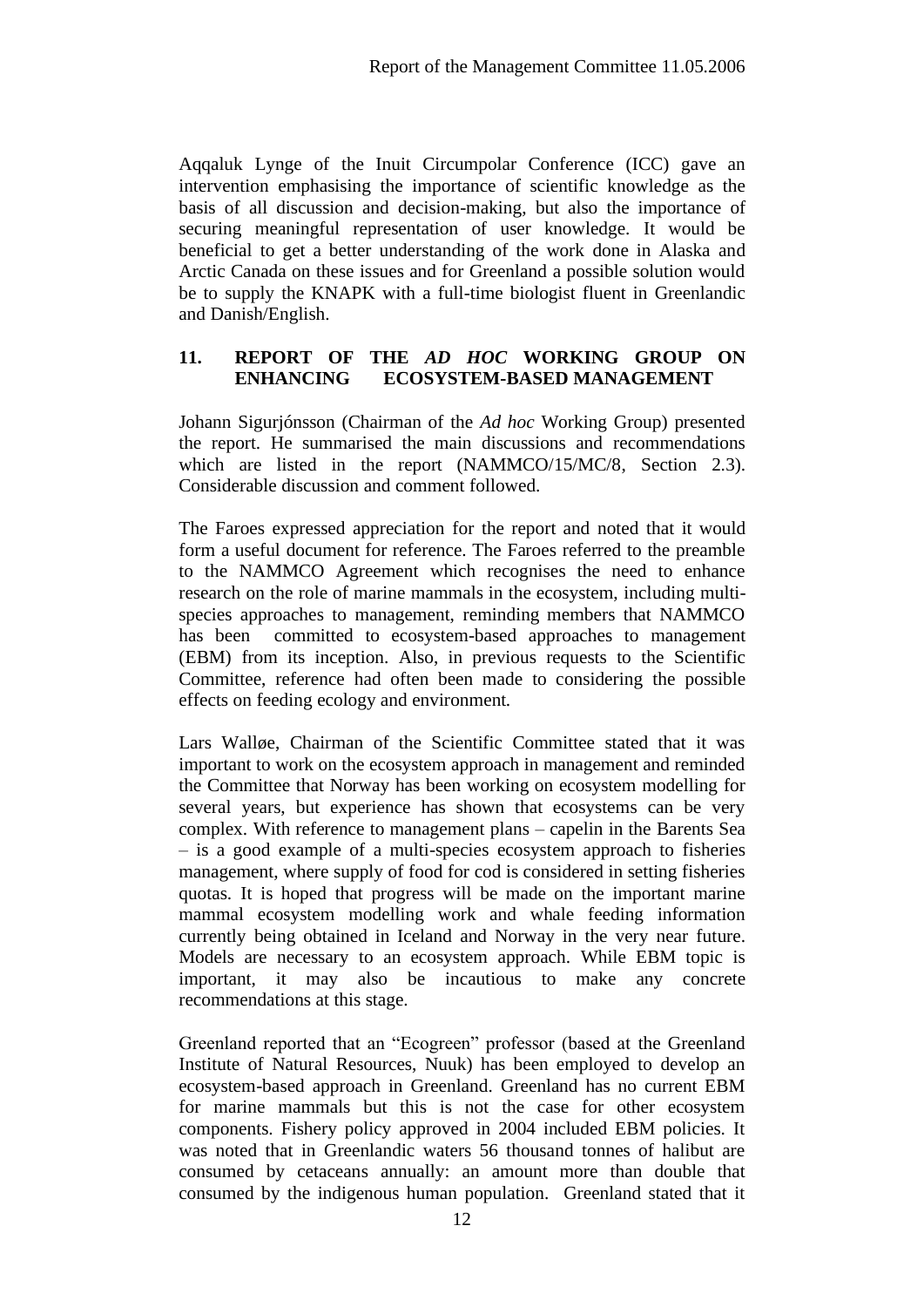looked forward to working with NAMMCO and WG participants on development of EBM.

Iceland stated that it sets great importance on EBM approaches and in understanding the ecosystem, and referred to the presentation of new results on the Icelandic Research Programme made by Gísli Víkingsson on the first day of the Annual Meeting.

The Faroes drew attention to other bodies that are currently working towards EBM and are currently reviewing and updating their mandates to incorporate this theme. It is important for NAMMCO to engage such other organisations in EBM, to coordinate efforts with them and to ensure that marine mammals are not forgotten in marine EBM. Particular reference was made here to NAFO, and also to the UN Law of the Sea which would be holding a meeting in June 2006 to consider EBM.

Lars Walløe, Scientific Committee Chairman, cautioned that the details of feeding models and interactions may take a long time to develop. Jóhann Sigurjónsson, Chairman of the *Ad hoc* Working Group, drew attention to the fact that it was important for NAMMCO to progress: NAMMCO had already made the first steps and that EBM is already on the agenda. We might be realistic and even pessimistic at times, but we must be committed to EBM and take a pragmatic, incremental approach as our knowledge and experiences increase. He recalled that in Iceland there had long been recognition that there may be ecological impacts of management decisions, and that historically Iceland had experimented with the sacrifice of one species to maximise another.

The General Secretary reminded the Committee that the *Ad hoc* Working Group report emphasised the importance of clear management objectives in EBM; these may change over time and in priority, and according to the ecosystem-species balance and the environment as well as the socioeconomic situation prevailing.

With respect to the recommendations, Greenland considered that a framework checklist of items needed – so-called "shopping list" - is an important and useful idea. Greenland would like to explore how fishermen could be involved in the EBM approach. The Faroes noted that such a checklist should be defined, also impacts and effects down the line; user knowledge is already being taken into consideration to some extent. Attention was drawn particularly to the following points under Objective 2 in the recommendations:

"Marine Mammals will be an important component of approaches in the NAMMCO area and therefore NAMMCO can play a significant role by:

- 1) ensuring that the appropriate data on marine mammals are available as input;
- 2) continuing to improve our understanding of all marine mammals that occur in these areas;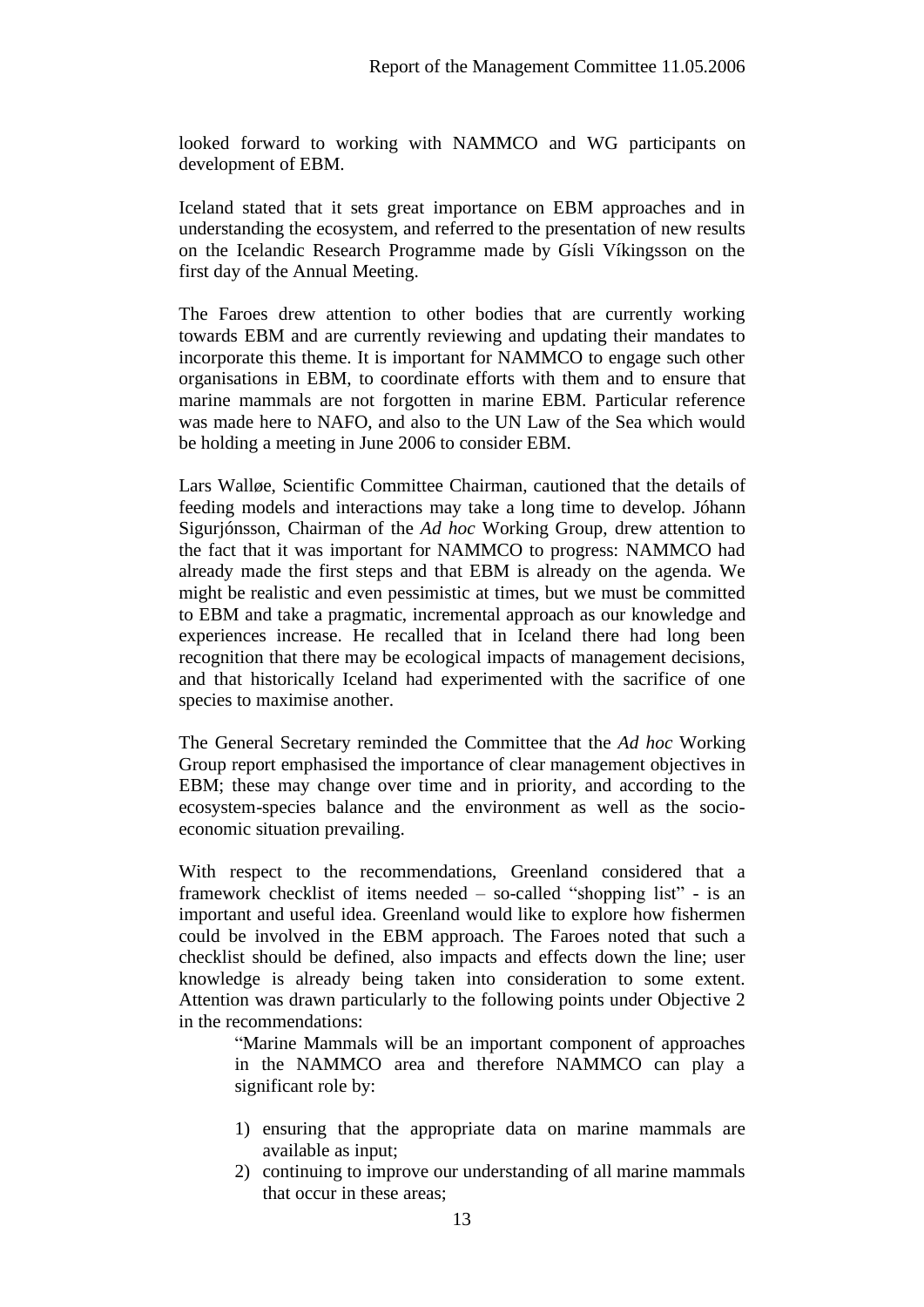- 3) promoting an awareness of ecosystem-based management with managers and the general public;
- 4) coordinating inputs among regional approaches to ensure consistency in the way in which marine mammal data are incorporated."

The Chair of the Management Committee proposed that a start should be made on the checklist while the work on ecosystem models progresses, and also that the *Ad hoc* Working Group should continue. At the same time he stated that it was important that adequate funding should be found nationally for the modelling work required. All members were in favour of this proposal, and Greenland requested that items listed on p.22 of the report Annex 1 should also be considered in the checklist development.

In conclusion on this matter, Geneviève Desportes (Faroes, coordinator of TNASS), enquired if the TNASS planning group should take ecosystem approaches into consideration, and, with reference to points 1 and 2, the importance of getting information on all marine mammals. While recognising that survey design was largely determined by target species, it was agreed that some additional effort could be made in collecting ancillary data and in allowing improvement of data collection for non-target species. Attempts to collaborate with fishery and oceanographic surveys, as well as global projects, such as within IPY (International Polar Year) could enhance cooperative research.

# Recommendations:

The Management Committee recommended that the *Ad hoc* Working Group should continue and meet inter-sessionally, and contact other bodies dealing with marine resource and fisheries management in order to consider EBM approaches in marine mammal management and develop a checklist as recommended in the report. The Working Group should report back at the next Annual Meeting.

# **12. ELECTION OF OFFICERS – CHAIR AND VICE-CHAIR OF COUNCIL**

Halvard P. Johansen (Norway) was re-elected as Chair, and Ásta Einarsdottír (Iceland) was re-elected as vice-Chair.

# **13. ANY OTHER BUSINESS**

There was no other business.

# **14. ADOPTION OF REPORT**

The draft report containing all important points was presented to Council, but formal adoption of the Management Committee report was by correspondence.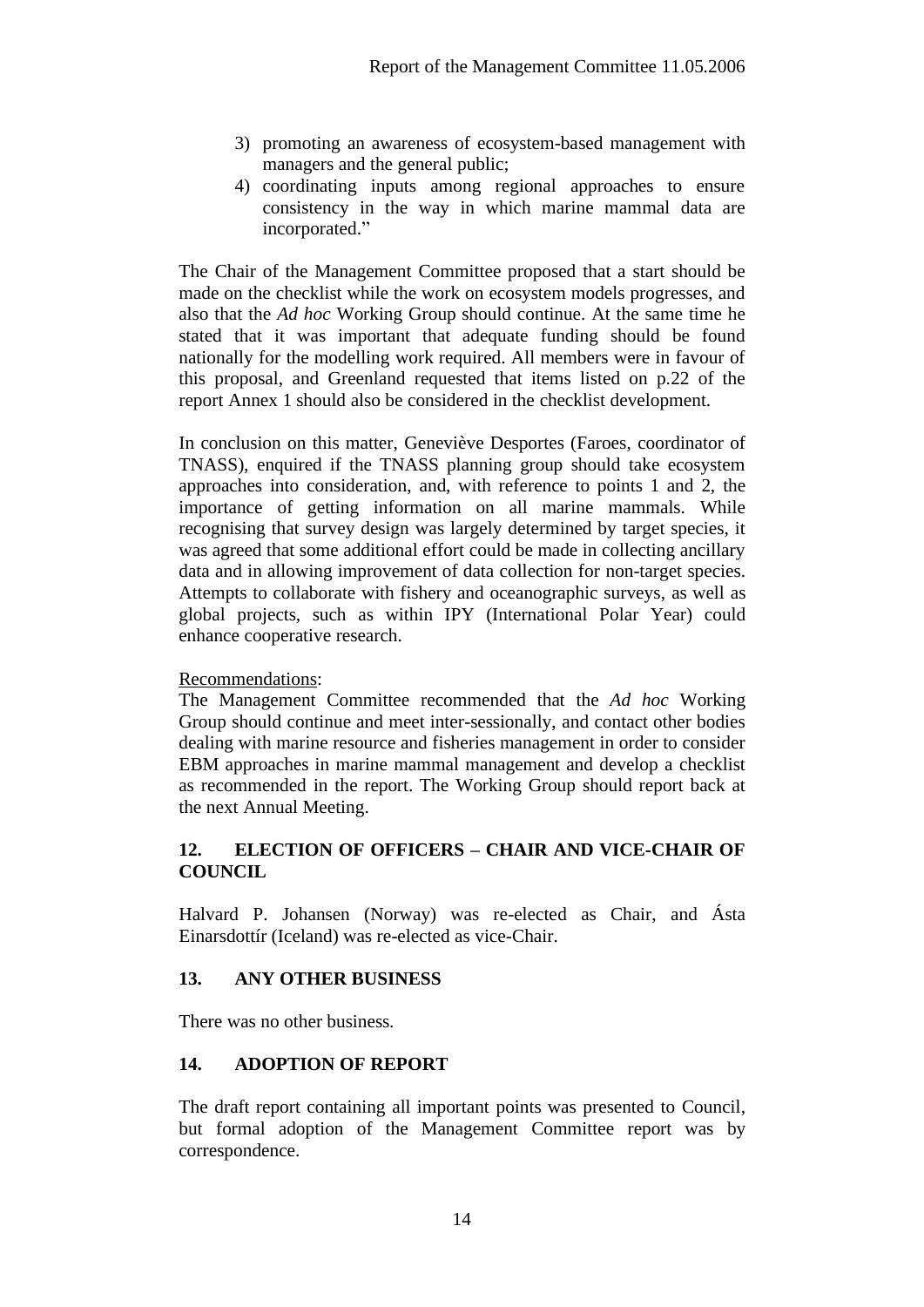Appendix 1

#### **AGENDA**

- 1. Chairman's opening remarks
- 2. Adoption of agenda
- 3. Appointment of rapporteur
- 4. National Progress Report
- 5. Status of past proposals for conservation and management
	- 5.1 Atlantic walrus
	- 5.2 Ringed seal
	- 5.3 Harp seal
		- 5.3.1 Northwest Atlantic
		- 5.3.2 White/Barents Sea
		- 5.3.3 Greenland Sea
	- 5.4 Hooded seal<br>5.4.1 Nor
		- Northwest Atlantic
		- 5.4.2 Greenland Sea
	- 5.5 Grey seal
	- 5.6 Northern bottlenose whales
	- 5.7 Long-finned pilot whales
	- 5.8 Minke whales Central North Atlantic<br>5.9 Beluga West Greenland
	- 5.9 Beluga West Greenland
	- 5.10 Narwhal West Greenland
	- 5.11 Fin whales East Greenland Iceland stock area
	- 5.12 Incorporation of users' knowledge in the deliberations of the Scientific Committee
- 6. Status of past requests to the Scientific Committee
- 7. New proposals for conservation and management, requests for advice from the Scientific Committee and recommendations for scientific research.
	- 7.1 Economic aspects of marine mammal fisheries interactions
		- 7.1.1 Proposals for conservation and management<br>7.1.2 New requests for advice
			- New requests for advice
		- 7.1.3 Recommendations for scientific research
	- 7.2 Harp and hooded seals
		- 7.2.1 Proposals for conservation and management
		- 7.2.2 New requests for advice
		- 7.2.3 Recommendations for scientific research
	- 7.3 Grey seals
		- 7.3.1 Proposals for conservation and management
		- 7.3.2 New requests for advice<br>7.3.3 Recommendations for so
		- Recommendations for scientific research
	- 7.4 Walrus
		- 7.4.1 Proposals for conservation and management
		- 7.4.2 New requests for advice
		- 7.4.3 Recommendations for scientific research
	- 7.5 Harbour porpoise
		- 7.5.1 Proposals for conservation and management
		- 7.5.2 New requests for advice
		- 7.5.3 Recommendations for scientific research
	- 7.6 Beluga West Greenland
		- 7.6.1 Proposals for conservation and management<br>7.6.2 New requests for advice
		- New requests for advice
		- 7.6.3 Recommendations for scientific research
	- 7.7 Narwhal West and East Greenland
		- 7.7.1 Proposals for conservation and management
		- 7.7.2 New requests for advice
		- 7.7.3 Recommendations for scientific research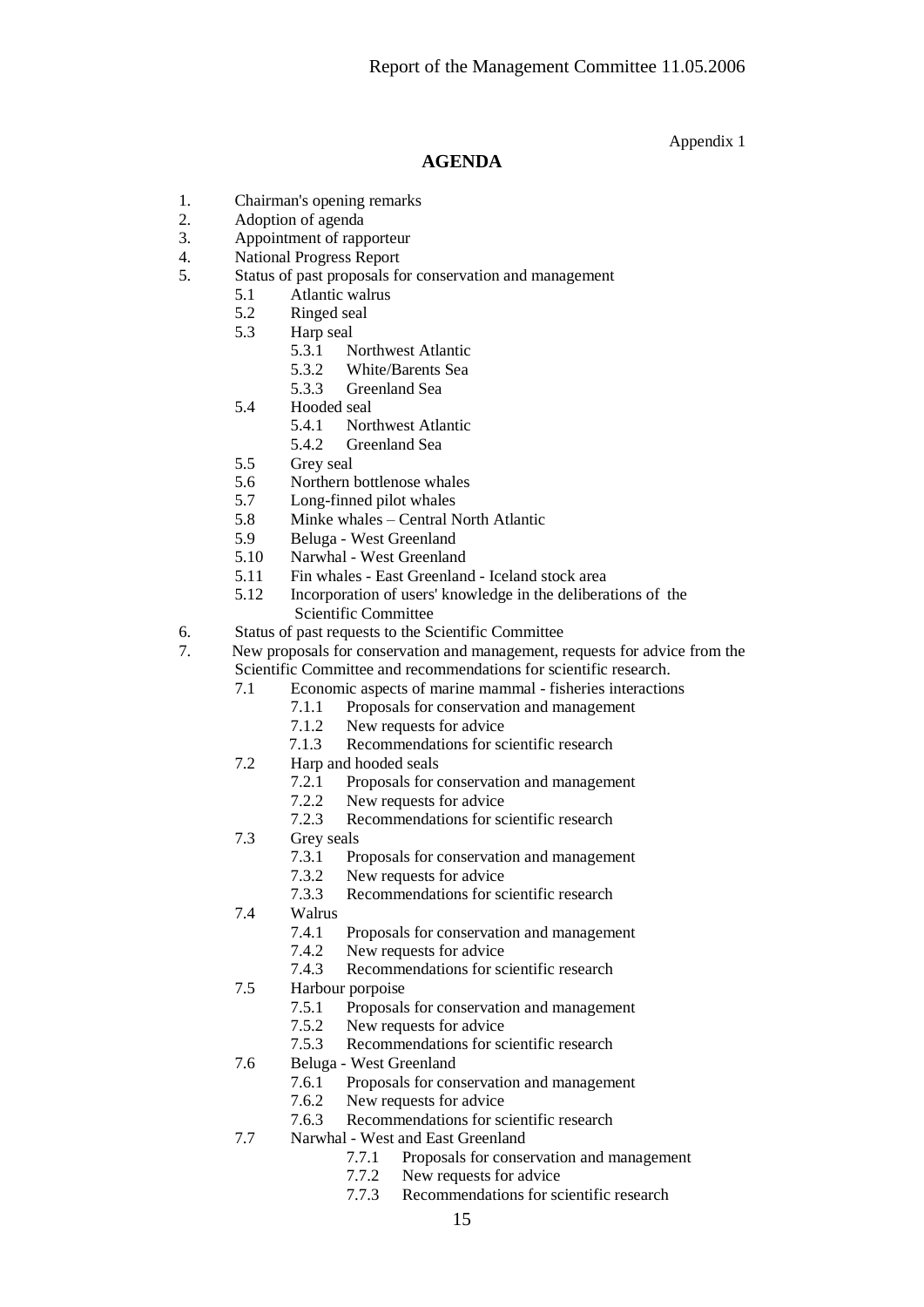- 7.8 Fin whales
	- 7.8.1 Proposals for conservation and management
	- 7.8.2 New requests for advice
	- 7.8.3 Recommendations for scientific research
- 7.9 Minke whales
	- 7.9.1 Proposals for conservation and management<br>7.9.2 New requests for advice
	- New requests for advice
	- 7.9.3 Recommendations for scientific research
- 7.10 White-beaked, white-sided and bottlenose dolphins
	- 7.10.1 Proposals for conservation and management
	- 7.10.2 New requests for advice
	- 7.10.3 Recommendations for scientific research
- 7.11 Humpback whales
	- 7.11.1 Proposals for conservation and management
	- 7.11.2 New requests for advice
	- 7.11.3 Recommendations for scientific research
- 7.12 Killer whales
	- 7.12.1 Proposals for conservation and management<br>7.12.2 New requests for advice
	- New requests for advice
	- 7.12.3 Recommendations for scientific research
- 7.13 North Atlantic Sightings Surveys
	- 7.13.1 Proposals for conservation and management
	- 7.13.2 New requests for advice
	- 7.13.3 Recommendations for scientific research
- 7.14 Others
- 8. Report of the Working Group on By-catch
- 9. Implementation of the Joint NAMMCO Control Scheme
	- 9.1 NAMMCO International Observation Scheme 2005
	- 9.2 NAMMCO International Observation Scheme 2006
	- 9.3 Other matters
- 10. User Knowledge in Management Decision-Making
- 11. Report of the *ad hoc* Working Group on Enhancing Ecosystem-Based Management
- 12. Election of officers chair and vice-chair of management committee
- 14. Any other business
- 15. Adoption of report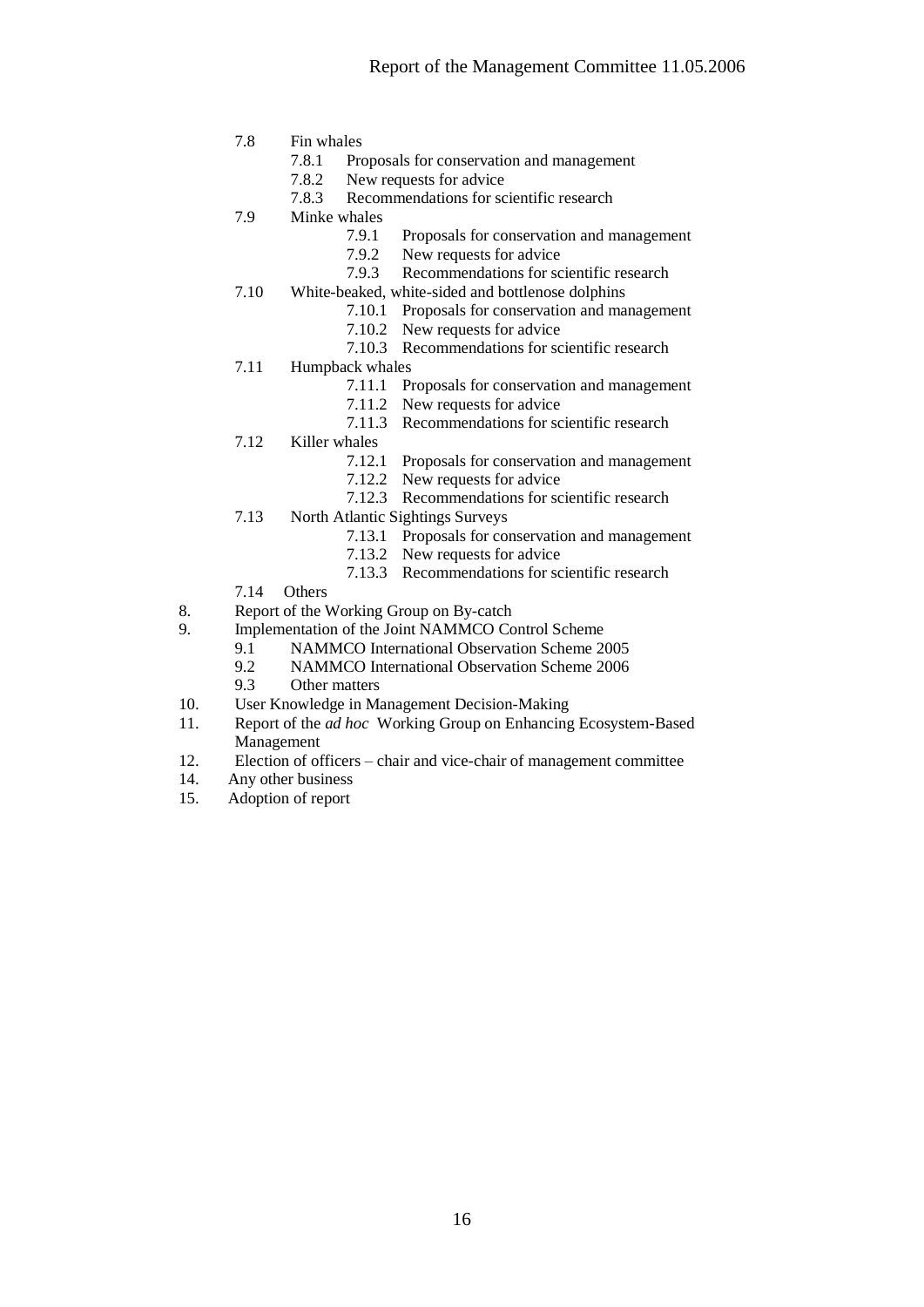Appendix 2

# **LIST OF DOCUMENTS**

| NAMMCO/15/MC/1<br>NAMMCO/15/MC/2<br>NAMMCO/15/MC/3<br>NAMMCO/15/MC/4<br>NAMMCO/15/MC/5 | List of Documents<br>Agenda<br>Status of past proposals for conservation and management<br>Summary of active requests by NAMMCO Council to the<br>Scientific Committee, and responses by the Scientific<br>Committee<br>Report of the Management WG on By-Catch |                                                              |
|----------------------------------------------------------------------------------------|-----------------------------------------------------------------------------------------------------------------------------------------------------------------------------------------------------------------------------------------------------------------|--------------------------------------------------------------|
| NAMMCO/15/MC/7                                                                         | 2005                                                                                                                                                                                                                                                            | Report of the implementation of the Observation Scheme in    |
| NAMMCO/15/MC/8                                                                         | Management                                                                                                                                                                                                                                                      | Report of the Ad Hoc WG on Enhancing Ecosystem-Based         |
| NAMMCO/15/MC/NPR-F                                                                     |                                                                                                                                                                                                                                                                 | Faroe Islands – Progress Report on Marine<br>Mammals in 2004 |
| NAMMCO/15/MC/NPR-G                                                                     |                                                                                                                                                                                                                                                                 | Greenland – Progress Report on Marine Mammals<br>in $2004$   |
| NAMMCO/15/MC/NPR-I                                                                     |                                                                                                                                                                                                                                                                 | Iceland – Progress Report on Marine Mammals in<br>2004       |
| NAMMCO/15/MC/NPR-N                                                                     |                                                                                                                                                                                                                                                                 | Norway - Progress Report on Marine Mammals in<br>2004        |

NAMMCO/15/5 Report of the SC